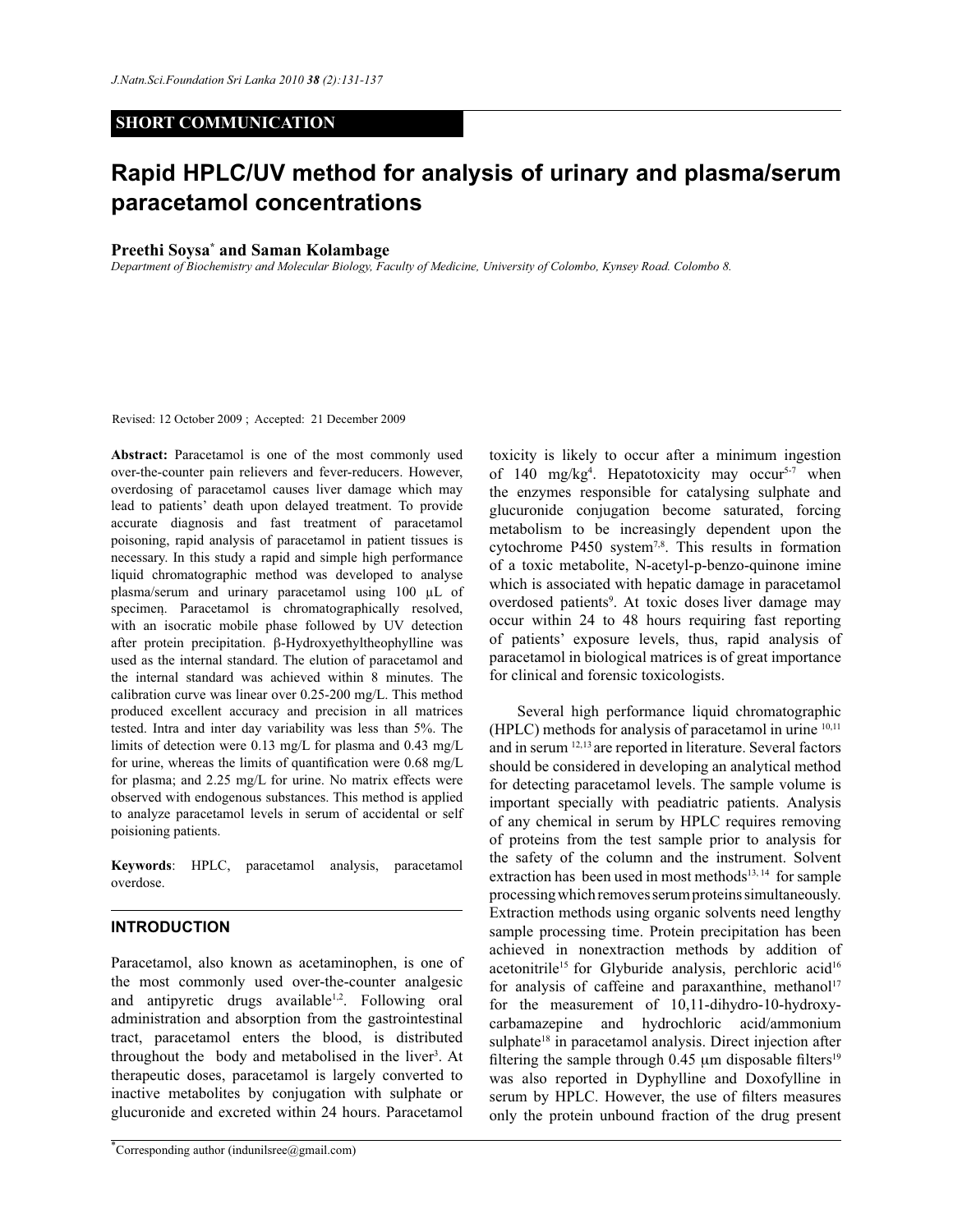in serum. Addition of an organic solvent facilitates the dissociation of proteins from the drug by changing the polarity of the medium. In this study, deproteinisation was achieved by the addition of acetonitrile, enabling the total serum paracetamol to be quantified. Preparation of the internal standard in acetonitrile and addition of this mixture simultaneously achieved the presence of internal standard in the serum and the protein precipitation in sample processing. Adequate protein separation was achieved by centrifugation at high speed.

 The method used earlier in our laboratory was a HPLC/UV method as described by Quattrone and Putnam with slight modifications in the running solvent<sup>13</sup>. In this method β-hydroxyethyltheophylline has been used as the internal standard and paracetamol was analysed after ethylacetate extraction. The running solvent used in the original method was acetonitrile:water (1:11) with acetic acid (0.05%) and triethylamine (0.08%), which was replaced by 10% acetonitrile for the extraction method used earlier in our laboratory<sup>13</sup>. Present method described in this paper eliminates the extraction of paracetamol with ethylacetate, which prolongs time for sample preparation. Our current method only involves addition of internal standard prepared in acetonitrile (100%) to the test samples followed by centrifugation after a brief vortex mix. Processing of 20-24 samples were able to complete for the injection during the time that HPLC system is being equilibrated (less than 30 min) with the mobile phase.

# **METHODS AND MATERIALS**

HPLC grade acetonitrile was purchased from BDH (BDH Chemicals Ltd. Poole, England). β hydroxyethyltheophylline was purchased from Sigma Chemicals, USA. Paracetamol (>99.99% purity) was gifted by Dr. MDJ Wijebandara and Mr. W Pathirana (Faculty of Medicine, University of Colombo). Purified de-ionized water was prepared using Milli Q50 water purification system (Millipore, USA).

 Plasma samples used in this study to prepare standards were obtained from the Blood Bank of the National Hospital of Sri Lanka. The identities of the donors were not known. Fresh urine samples were used to prepare standards which were collected from healthy volunteers of both sexes, who have not taken paracetamol over three or more days.

 As an application of the method, serum was analysed from the blood samples (n=80) and sent to the laboratory for paracetamol analysis. Samples were brought to the laboratory by various sources including National Hospital of Sri Lanka. In addition a forensic sample of one and half years old child who had the symptoms of paracetamol toxicity was analysed. This sample was obtained from the Department of Forensic Medicine and Toxicology, Faculty of Medicine, Colombo. The blood level of paracetamol in volunteers (n=5) were also analysed after obtaining ethical clearance from the ethical clearance committee (EC/08/132), Faculty of Medicine, Colombo.

 HPLC was performed with Shimadzu LC 10AS solvent delivery system equipped with UV/VIS variable wavelength detector Shimadzu SPD 10A (Shimadzu Corporation, Japan), degasser Shimadzu DGU-14A (Shimadzu Corporation, Japan) and an integrator Shimadzu C-R8A (Shimadzu Corporation, Japan). Chromatographic resolution of paracetamol in serum and urine was achieved on a 3.9 x 300 mm, μ Bondpack C-18 HPLC column (Waters, Milford, MA) attached to a 10x4.6 mm Spherisorb guard column (Waters, USA). Samples were injected with a syringe loading injector fitted with 20μL loop. Micro-centrifugation was performed using a BioFuge-Pico centrifuge (Heraeus Instruments, Germany).

 Stock standard of paracetamol was made by accurately measuring 0.15 g of paracetamol in a 50 mL volumetric flask and dissolving it in a minimum volume of MilliQ water and diluted with the relevant matrix (plasma or urine) to make the stock standard to minimize matrix effects. The subsequent dilutions were prepared  $(0.25-200 \text{ mg } L^{-1})$  by diluting the stock standard with relevant matrix and used to construct the calibration curve. The matrix was initially screened to confirm the absence of paracetamol. The internal standard, used was β-hydroxyethyltheophylline at a concentration of 200 mg  $L^{-1}$  in acetonitrile (100%). The chromatographic conditions were optimized to elute paracetamol without interfering the internal standard (at the specified concentration) and the substances present in matrix of serum/plasma or urine at a wavelength of 254 nm. All standards were stored at -20°C.

Quality control (QC) materials were prepared from a base urine and plasma pool obtained from multiple anonymous donors at three concentration levels by spiking known amounts of paracetamol to achieve final concentrations of 12.5, 25 and 50 mg  $L<sup>-1</sup>$  and 25, 50 and 100 mg L-1 for plasma and urine respectively. Each QC material of plasma was then dispensed into 1.5 mL microcentrifuge tubes and stored at  $-20^{\circ}$  C. QC samples were analyzed for method validation and during sample analysis to ensure the quality of the data.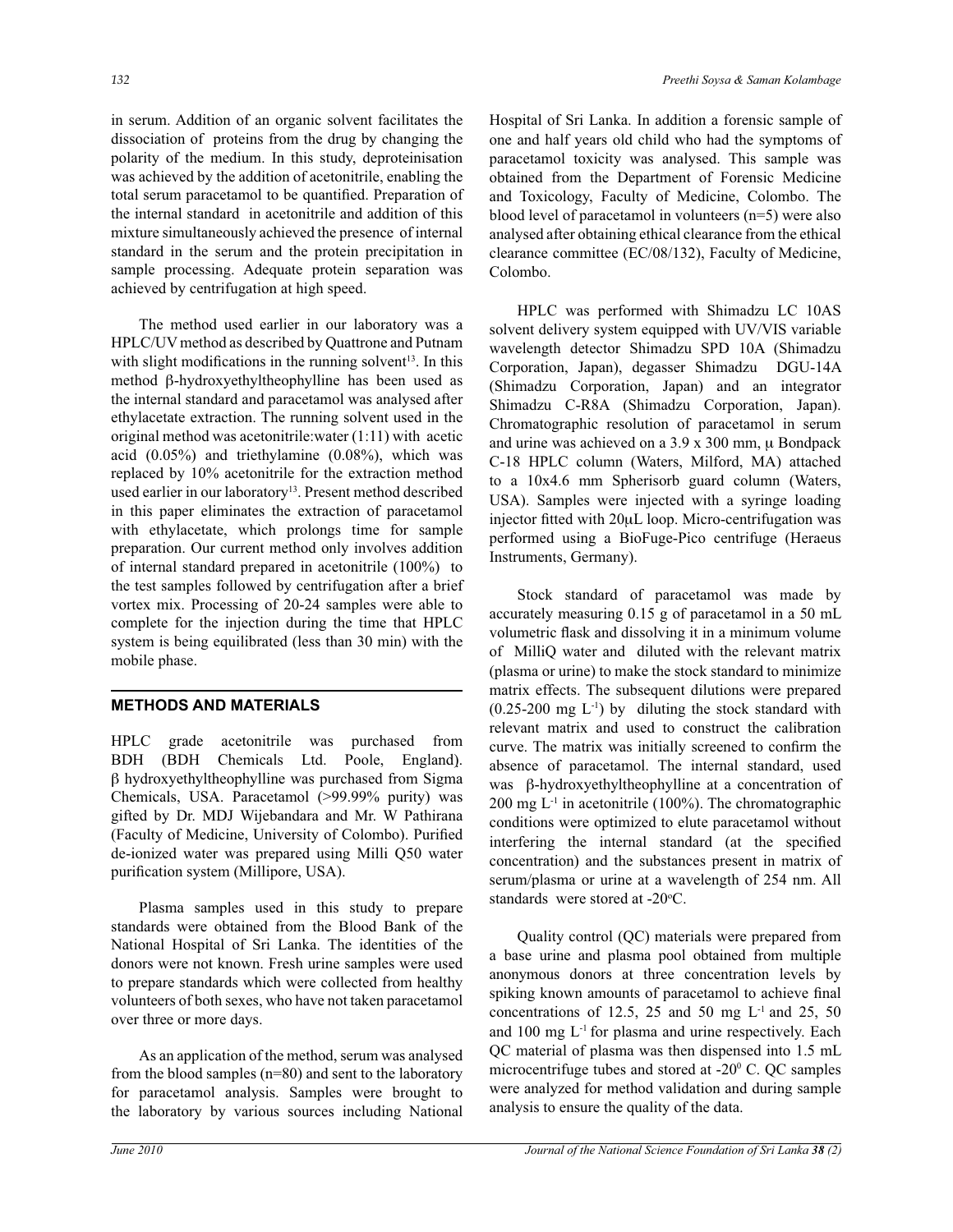Human urine, or plasma sample was thawed, vortex mixed and aliquoted (100 μL) into a microcentrifuge tube. The sample was spiked with the internal standard prepared in acetonitrile (100 μL) and votex mixed. The proteins and other insoluble particulate were separated from plasma or urine by centrifuging at 10,000g for 10 min. The supernatant was then transferred to a clean micro centrifuge tube and recentrifuged at the same speed for additional 3 min. The resultant plasma/serum supernatant (25μL) was injected on to the C18-HPLC column for chromatographic resolution and ultra violet (UV) detection. It was further diluted before analysis of urine samples by adding the mobile phase (1:1) for better resolution of the peaks. The mobile phase was prepared by mixing 120 mL of acetonitrile and 880 mL of water (12:88; acetonitrile: water). The flow rate was set at 1.0 mL min-1. Paracetamol and the internal standard were detected at the wave length of 254 nm. Matrix was replaced with water for reagent blanks.

The present method was validated according to FDA guidelines<sup>20</sup>. The accuracy and intra and inter day precision was assessed by repeat measurement of the three QC materials in plasma or urine prepared similar to the unknown sample. The interferences due to co-eluting contaminants at the retention times of paracetamol or internal standard were also investigated to evaluate the specificity by analysing pre-screened plasma and urine blanks. With each set of test samples, blank plasma or urine with and without the internal standard were injected. Furthermore, since some foods and formulations of paracetamol contain caffeine, the potential interference from caffeine with the retention times of paracetamol and the internal standard was also tested. All the experiments were carried out at room temperature.

The calibration standards were prepared similar to unknown samples along with reagent blanks and QC samples. Peak area ratios of paracetamol standards to that of internal standard were plotted against the concentration to construct the calibration curve. The slope and the intercept of the calibration curves were calculated through least squares linear regression using Microsoft-Excel Program. The calibration curve was accepted if  $\mathbb{R}^2$ >0.99. Sample sequence was constructed with a set of calibration standards, blanks, QCs and unknowns.

 Slope and the intercept of the calibration curve were evaluated over 6 wks using 6 independent series of calibration standards prepared in urine and plasma matrix with paracetamol concentration ranging from  $0.25$  to 200 mg L<sup>-1</sup>. The linearity of the calibration curve was also investigated by repeat analysis of calibration standards prepared in the matrix for over 6 wks.

The robustness of the analytical method was evaluated by repeating the analysis under different experimental conditions; by changing the flow rate at 0.8 mL min-1at a concentration of 12% acetonitrile and increasing the acetonitrile composition to 14% and running the solvent at  $1.0$  mL min<sup>-1</sup>.

Five lowest standard concentrations prepared in pre-screened blank plasma or urine were analyzed in replicates (N=6). The standard deviation (SD) obtained at each concentration was plotted against the concentration. The intercept at zero concentration  $(SD_0)$  obtained by extrapolation of the curve was used to evaluate the LOD and  $LOQ^{21}$ . The LOD was calculated as the  $3*SD_0$  and LOQ was  $10*SD_0^2$ <sup>21</sup>.

Known amounts of paracetamol were spiked into plasma (12.5, 25 and 50 mg  $L^{-1}$ ) and urine (25, 50 and 100 mg L-1), at three concentration levels and the analysis was performed. Recovery was tested for paracetamol spiked into water at four concentrations covering the concentration ranges used for both plasma and urine  $(10, 25, 50, and 100, mg L<sup>-1</sup>)$ . The calibration curve constructed using standards with the same batch of spiked samples was used to calculate the paracetamol levels in each sample. The percentage recovery was determined using the calculated value to the true value.

The accuracy of the measurements was determined by evaluating the repeat measurements of plasma and urine QC samples (n=6) prepared at three concentration levels; 12.5, 25 and 50 mg L-1 and 25, 50 and 100 mg L-1 for plasma and urine respectively. The inter day  $(n=10)$ and intra day (for six successive weeks) precision of the analytical method was also investigated by repeat analysis of the same QC material and evaluating the coefficient of variation (%CV).

Long term stability of paracetamol was evaluated by repeat analysis of the QC material stored at -20 $\rm ^{o}C$  for over a period of six weeks (24 h, 1 wk, 4 wks and 6 wks). Post preparative stability was also investigated by measuring the levels of paracetamol by re-injecting previously prepared samples. The stability of the standards stored in the refrigerator at  $4^{\circ}$ C for 24 h to 6 d was also evaluated by repeat measurement of analytical standards. Freezethaw stability of plasma paracetamol was evaluated over 4 wks upto three freeze thaw cycles, which include after 24 h, week 2 and week 4 using QC material stored at  $-20^{\circ}$ C.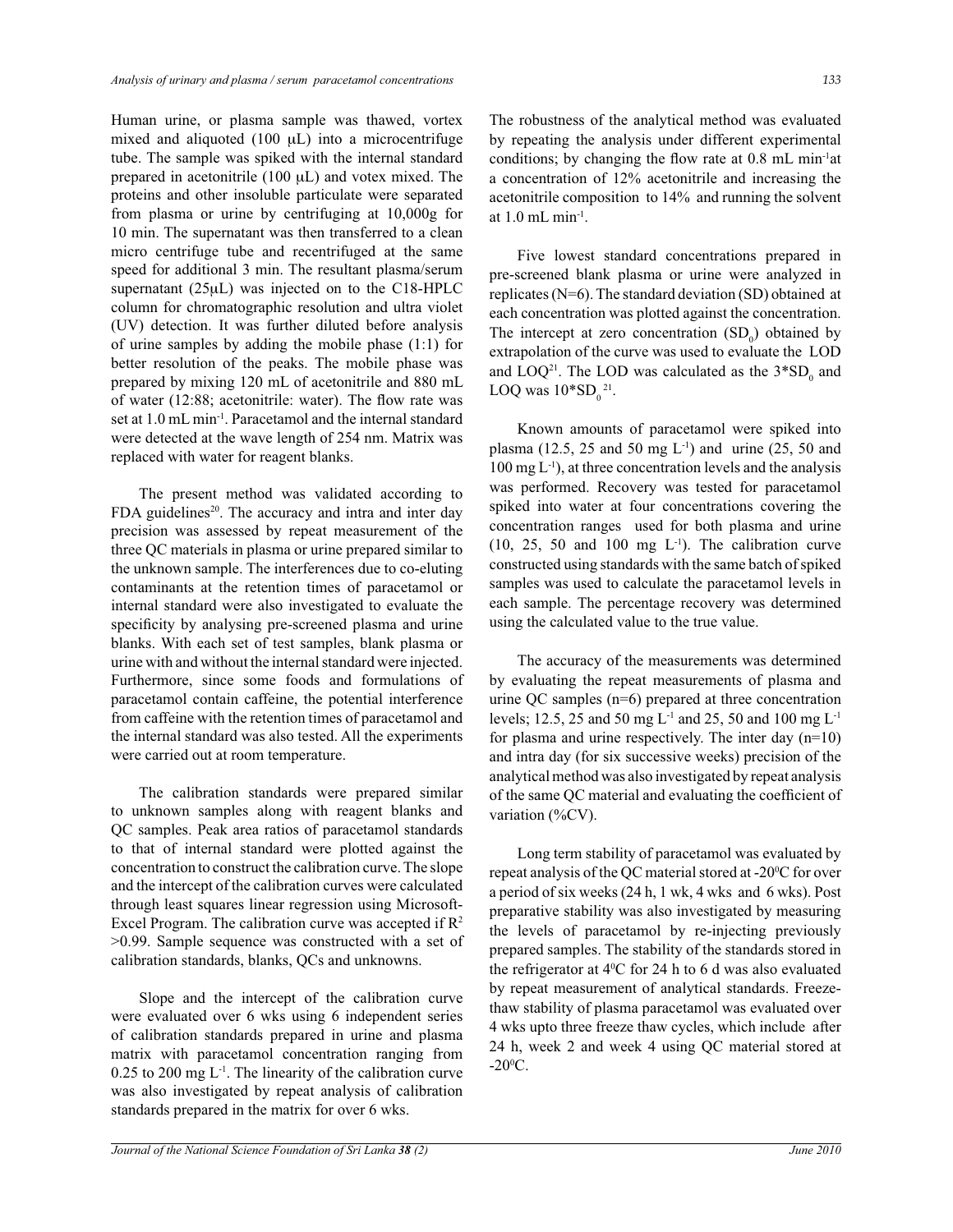# **RESULTS**

The solvent composition and the flow rate were optimized to minimize matrix interferences. The mobile phase used in this assay provided well defined separation of paracetamol and the internal standard with excellent chromatographic resolution (Figure 1). The peaks were identified by the retention time and spiking of authentic standards to blank and test samples (plasma and urine). The paracetamol and the internal standard were eluted at 5.53±0.19 minutes and 6.46±0.30 minutes, respectively. No interfering co-eluting peaks were present either in plasma, serum or urine blanks due to endogenous substances or caffeine in formulations suggesting excellent selectivity of paracetamol (Figure 1). The calibration curve constructed with 10 working standards was linear over  $0.25$ -200 mg  $L<sup>-1</sup>$  for plasma and urine matrix with R*2* typically exceeding 0.99 (Figure 2). The internal standard provided recovery correction improving the

|  |  |  |  |  | <b>Table 1:</b> Study of chromatographic variables with plasma |
|--|--|--|--|--|----------------------------------------------------------------|
|--|--|--|--|--|----------------------------------------------------------------|

accuracy of the measurements. The excellent linearity of the calibration curve suggests adequacy of the β-hydroxyethyltheophylline as the internal standard for paracetamol analysis. The method robustness was excellent with acceptable variation in retention times (Table 1) after changing the percentage of organic content in the mobile phase and the flow rate with no co-eluting interferences. Despite changing the method parameters, the calibration curve produced linearity ( $\mathbb{R}^2 > 0.99$ ) suggesting the adaptability of the method (Table 1).

The gradient (mean  $\pm$  standard deviation) of the calibration curve made in plasma and urine remained stable over the whole concentration range, after 24 hours, one week, four weeks and six weeks (0.0155±0.0003 and 0.0167±0.0006 for plasma and urine respectively) when stored at  $-20^{\circ}$ C. The values were compatible with the slope from freshly made standards (Figure 2) suggesting short and long term stability of the paracetamol in the matrix with minimal intraday ( $n=6$ ) and interday ( $n=10$ )

| Chromatographic condition                                       | $RT_{PCM}$      | $RT$ <sub>IS</sub> | Equation for calibration curve                  |  |  |
|-----------------------------------------------------------------|-----------------|--------------------|-------------------------------------------------|--|--|
|                                                                 | (min)           | (min)              |                                                 |  |  |
| Effect of flow rate of the mobile phase $(mL \text{ min}^{-1})$ |                 |                    |                                                 |  |  |
| 0.8                                                             | $7.22 \pm 0.02$ | $8.52 \pm 0.02$    | $y = 0.0155x + 0.0323$ (R <sup>2</sup> = 0.999) |  |  |
| 1.2                                                             | $4.82 \pm 0.02$ | $5.72 + 0.03$      | $y = 0.0164x + 0.0114 (R^2 = 0.997)$            |  |  |
| Effect of mobile phase (Acetonitrile : water)                   |                 |                    |                                                 |  |  |
| 10:90                                                           | $6.84 \pm 0.03$ | $9.51 \pm 0.04$    | $y = 0.016x + 0.026$ (R <sup>2</sup> = 0.995)   |  |  |
| 14:86                                                           | $5.34 \pm 0.01$ | $5.90 \pm 0.01$    | $y = 0.014x + 0.019$ $(R^2 = 0.994)$            |  |  |

RT  $_{\text{RCT}}$  - Retention time for paracetamol (n=12)

RT  $_{IS}$  - Retention time for the internal standard (n=12)

**Table 2:** Recovery, accuracy and the precision of quantification of paracetamol in human urine and plasma using HPLC/UV

|         | Spike         | Recovery          | Accuracy<br>$M \pm STD$ |          | Precision | Freeze thaw stability |                 |                 |
|---------|---------------|-------------------|-------------------------|----------|-----------|-----------------------|-----------------|-----------------|
|         | level         | (%)               | Observed                | Intra    | *Inter    | Cycle 1               | Cycle 2         | Cycle 3         |
|         | $(mg L^{-1})$ | $M \pm STD$       | level $(mg L^{-1})$     | day      | day       | $(mg L^{-1})$         | $(mg L^{-1})$   | $(mg L^{-1})$   |
|         |               |                   |                         | $(\%CV)$ | $(\%CV)$  | 24 hours              | week 2          | week 4          |
|         | 12.5          | $99.99 \pm 1.45$  | $11.7 \pm 0.3$          | 2.3      | 4.8       | $12.5 \pm 0.6$        | $12.6 \pm 0.2$  | $12.6 \pm 0.6$  |
| Plasma  | 25.0          | $100.17 \pm 0.73$ | $26.1 \pm 0.4$          | 3.0      | 2.2       | $25.5 \pm 1.2$        | $25.5 \pm 1.0$  | $26.1 \pm 0.9$  |
| $(n=6)$ | 50.0          | $101.24 \pm 2.59$ | $49.6 \pm 2.0$          | 2.2      | 0.3       | $50.5 \pm 1.3$        | $49.6 \pm 1.9$  | $49.3 \pm 3.5$  |
| Urine   | 25.0          | $99.40 \pm 0.61$  | $25.4 \pm 0.6$          | 2.3      | 4.4       | $25.7 \pm 1.0$        | $24.8 \pm 1.2$  | $24.9 \pm 0.5$  |
| $(n=6)$ | 50.0          | $100.81 \pm 0.50$ | $49.6 \pm 2.8$          | 3.0      | 0.8       | $50.1 \pm 1.3$        | $50.6 \pm 1.6$  | $50.8 \pm 1.9$  |
|         | 100.0         | $103.55 \pm 2.52$ | $101.6 \pm 2.3$         | 3.2      | 1.7       | $101.2 \pm 0.6$       | $100.6 \pm 0.6$ | $100.4 \pm 2.3$ |

The data represent the mean  $(M)$   $\pm$  standard deviation (STD) of the recovery accuracy and freeze thaw stability assays.  $*_{n=10}$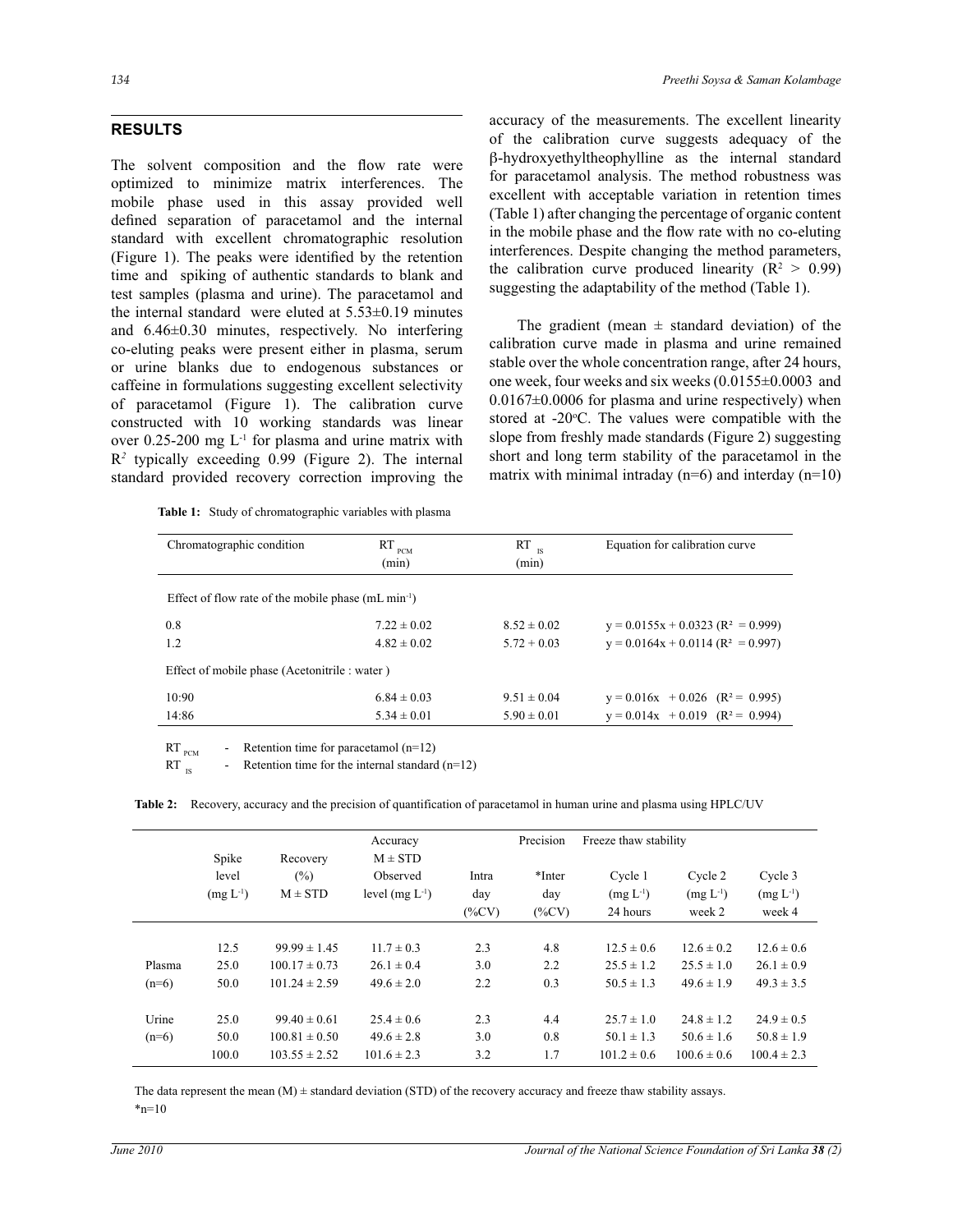variability in measured levels over six weeks (Table 2). At 4<sup>o</sup>C, the concentration of paracetamol was stable for at least 6 days (24 hours, fourth and sixth day) enabling the accurate measurement of unknown serum samples with the calibration curves made with repeat analysis of the same standards. The regression curve obtained using mean values (±standard deviation) for gradient and intercept for post preparative stability over six days was  $y=0.0156 \ (\pm 0.00)x + 0.010 \ (\pm .005)$  and  $y=0.0167 \ (\pm 0.00)$  $+0.018$  ( $\pm .008$ ) with a regression coefficient (R<sup>2</sup>) > 0.995 for plasma and urine respectively. The calibration curves were compatible with the calibration curve obtained for the freshly made standards, indicating the stability of the processed samples. Furthermore, the concentration of paracetamol in freeze–thaw and short term stability evaluation were not significantly different from the fresh calibrators (Table 2).

 The recovery of paracetamol was excellent (Table 2). Acetonitrile adequately extracted all bound paracetamol producing over 99% recovery at all three QC levels in all matrices tested (Table 2). Similar recoveries were observed in water spiked samples suggesting minimal matrix effects on the recovery of paracetamol in plasma and urine and the values were  $99.21 \pm 1.42$ ,  $100.62 \pm 2.31$ , 101.53±0.46 and 100.27±0.89 % for 10, 25, 50 and 100 mgL-1 respectively. Furthermore, matrix effects were not present in HPLC/UV analysis as the calibration slope remained unchanged despite that the standards were made in matrix or water (Figure 1).

 The accuracy of the method was adequate and exceeded 94% in all matrices studied and the relative standard deviation of repeat measurements of the three QC levels ranging from 2.2-3.0 and 2.3-3.2% were observed for plasma and urine respectively (Table 2). The interday reproducibility was presented in %CV of repeated analysis of paracetamol (n=6) over 45 days at the three QC levels and the values were less than 5% for both serum and urine (Table 2). The LOD was 0.13 mg L-1 in plasma, and 0.68 mg/L in urine, whereas, the LOQ was 0.43 mg  $L^{-1}$  in plasma and 2.25 mg  $L^{-1}$  in urine.

 In order to apply this methodology, the blood level of paracetamol in healthy volunteers in Sri Lankan population (n=5) was determined at different time intervals after single administration of paracetamol at a dose of 1 g. The serum concentration of paracetamol in blood was  $10.71\pm3.95$  mg L<sup>-1</sup> (n=5) at 1 hour after oral administration of paracetamol (*unpublished data*) at a 1 g dosage. The mean (±standard deviation) serum paracetamol concentration of the samples sent to over laboratory for analysis in suspected paracetamol overdose was  $52.06\pm44.77$  mg L<sup>-1</sup> (n=80). The postmortem sample showed a paracetamol concentration of 39.7 mg L<sup>-1</sup>.

# **DISCUSSION**

The preferred analytical method for urgent estimation of the plasma acetaminophen concentration is HPLC <sup>22</sup>. Most of these methods used HPLC in conjunction with solid-phase extraction with UV or electrochemical detection and sample extraction procedures that involve multiple, time-consuming organic extractions and solvent evaporation steps<sup>22</sup>.

 Positive diagnosis of paracetamol poisoning requires rapid analysis of paracetamol levels in body fluids of overdosed patients. Because of ever increasing accidental poisoning and intentional suicide attempts associated with paracetamol, a rapid analysis is essential for the effective management of paracetamol poisoning. A selective and accurate analytical method has been developed which requires minimal sample handling for quantification of paracetamol. Use of liquid-liquid extraction of paracetamol from serum was very common in most of reported methods<sup>23-25</sup>. The elimination of time consuming liquid-liquid extractions, drying and reconstitution steps in our present work minimized the processing time and the cost of sample analysis. Use of internal standard in acetonitrile provided the precipitation of protein, simultaneously minimizing the dilution of the sample compared to the other protein precipitation methods described by several authors in plasma paracetamol analysis<sup>26,27</sup>. Centrifuging at  $x10,000$  g adequately removed proteins and other insoluble residues from serum, plasma and urine. No buffers were used in the present method as described in several studies<sup>23,24,26</sup>, to avoid the salt precipitation in columns and thereby extend their lifetime.

### **Acknowledgment**

This research was sponsored by the National Research Council. The support extended by Dr Manori J. Silva, Centers for Disease Control, Atlanta, Georgia, USA for her valuable suggestions and assistance to complete this work and the technical assistance of Mr. Thisara Andrahennadi and Ms Nilusha Priyanthi, Department of Biochemistry and Molecular Biology, Faculty of Medicine, University of Colombo, are gratefully acknowledged. Volunteers involved in paracetamol pharmacokinetic studies and those who provided the samples for paracetamol analysis are also thanked.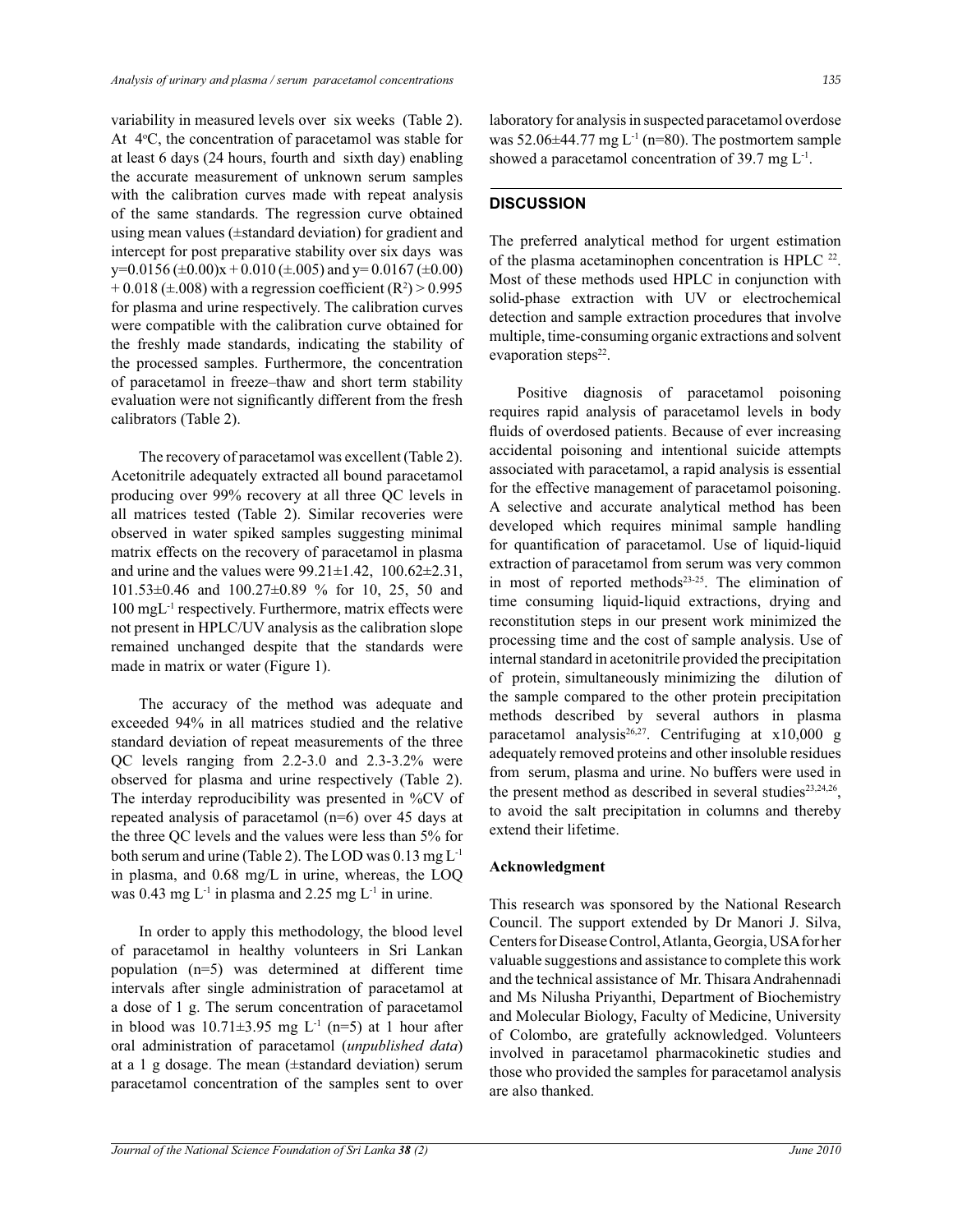

**Figure 1:** HPLC chromatograms of paracetamol (5.53 min) and the internal standard β Hydroxyethyltheophylline (6.46 min) in plasma (A) and urine (B). The peaks were identified by the retention times. The other peaks observed in the chromatograms were attributed to the substances present in matrices.



**Figure 2:** Linearity of the standard curve of paracetamol in water, plasma and urine over concentration range of 0.25-200 mg L<sup>-1</sup>. R2 exceeds 0.99. (Response ratio - Area under curve of paracetamol /Area under curve of internal Standard)

#### **References**

- 1. Moore N. (2007). Ibuprofen: a journey from prescription to over-the-counter use. *Journal of the Royal Society of Medicine* **100**: 2-6.
- 2. Walsh A., Edwards H. & Fraser J. (2007). Over-the-counter medication use for childhood fever: a cross-sectional study of Australian parents. *Journal of Paediatrics and Child Health* **43**: 601-606.
- 3. Koling S., Hempel G., Lanvers C., Boos J. & Wurthwein G. (2007). Monitoring paracetamol metabolism after single and repeated administration in pediatric patients with neoplastic diseases. *International Journal of Clinical Pharmacology and Therapeutics* **45**: 496-503.
- 4. Peterson R.G. & Rumack B.H. (1978). Toxicity of acetaminophen overdose. *Annals of Emergency Medicine*  **7**(5): 202-205.
- 5. Ali F.M., Boyer E.W. & Bird S.B. (2008). Estimated risk of hepatotoxicity after an acute acetaminophen overdose in alcoholics. *Alcohol* **42**: 213-218.
- 6. Black M. (1984). Acetaminophen hepatotoxicity**.** *Annual Review of Medicine* **35:**577-593.
- 7. James L.P., Mayeux P.R. & Hinson J.A. (2003). Acetaminophen-induced hepatotoxicity. *Drug Metabolism and Disposition* **31**: 1499-1506.
- 8. Bessems J.G.M. & Vermeulen N.P.E. (2001). Paracetamol (acetaminophen)-induced toxicity: molecular and biochemical mechanisms, analogues and protective approaches. *Critical Reviews in Toxicology* **31**: 55-138.
- 9. Dahlin D.C. & Nelson S.D. (1982). Synthesis, decomposition kinetics, and preliminary toxicological studies of pure n-acetyl-p-benzoquinone imine, a proposed toxic metabolite of acetaminophen. *Journal of Medicinal Chemistry* **25**: 885-886.
- 10. Bose D., Durgbanshi A., Martinavarro-Dominguez A., Capella-Peiro M.E., Carda-Broch S., Esteve-Romero J.S. & Gil-Agusti M.T. (2005). Rapid determination of acetaminophen in physiological fluids by liquid chromatography using SDS mobile phase and ED detection. *Journal of Chromatographic Science* **43:** 313- 318.